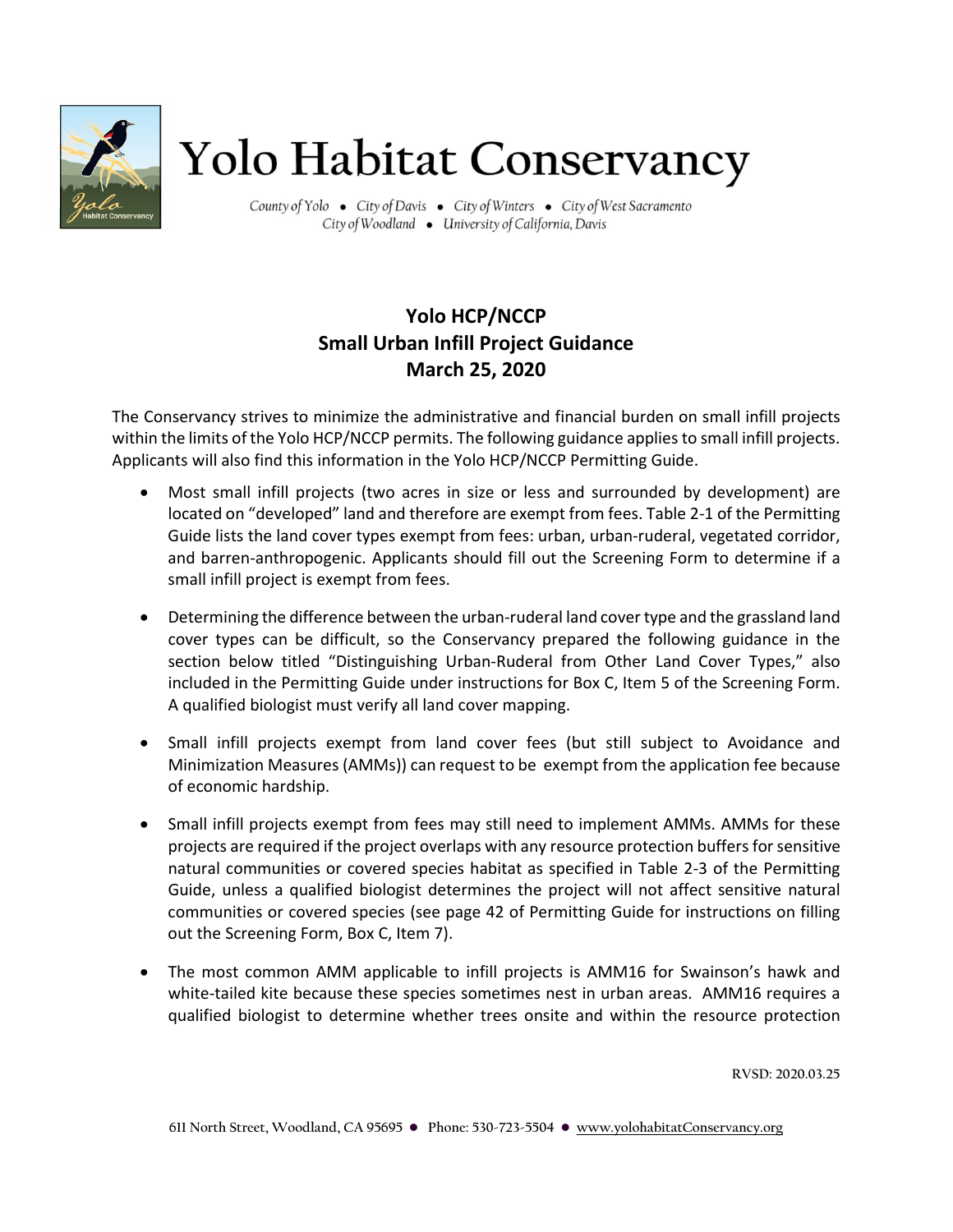buffer (1,320 feet for Swainson's hawk/white-tailed kite) are potential nest trees. To facilitate this process for small urban infill projects, the Conservancy has defined "potential nest tree" within an urban setting as native and non-native trees (e.g., cottonwood, valley oak, walnut, sycamore, eucalyptus, redwood, ornamental pine) that are at least 40 feet tall. If potential nest trees do not occur onsite or within the resource protection buffer, no further surveys are required. If potential nest trees do occur, then surveys are required to determine presence/absence of active nests. Upon request and on a case-by-case basis, the Conservancy is available to assess the presence/absence of active Swainson's hawk/whitetailed kite nests on and around urban infill project sites.

- Discretionary projects that are exempt from fees and AMMs do not need to fill out the HCP/NCCP Application, just the Screening Form.
- Projects exempt from fees but for which AMMs are required will need to complete the HCP/NCCP Application, but only need to fill out Boxes A-C, F, G, and I of the HCP/NCCP Application.

**RVSD: 2020.03.25**